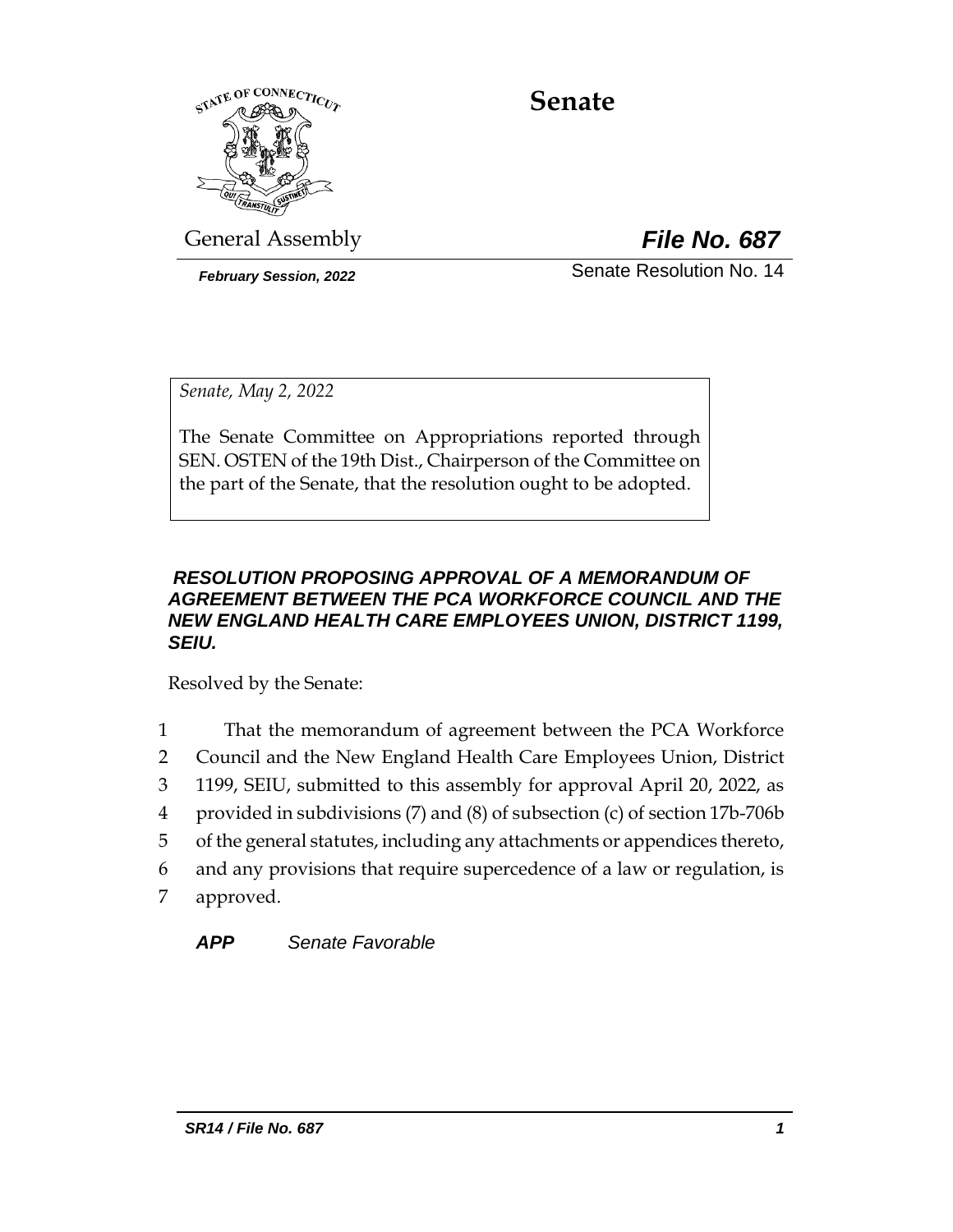*The following Fiscal Impact Statement and Bill Analysis are prepared for the benefit of the members of the General Assembly, solely for purposes of information, summarization and explanation and do not represent the intent of the General Assembly or either chamber thereof for any purpose. In general, fiscal impacts are based upon a variety of informational sources, including the analyst's professional knowledge. Whenever applicable, agency data is consulted as part of the analysis, however final products do not necessarily reflect an assessment from any specific department.*

### *OFA Fiscal Note*

#### *State Impact:*

| <b>Agency Affected</b> | <b>Fund-Effect</b> | FY 22 \$ | FY 23 \$     | Annualized \$  |
|------------------------|--------------------|----------|--------------|----------------|
| Departments of         | GF - Cost          | 712,000  | 22.1 million | $13.3$ million |
| Social Services $\&$   |                    |          |              |                |
| Developmental          |                    |          |              |                |
| <b>Services</b>        |                    |          |              |                |
| Departments of         | GF - Revenue       | 103,000  | 5.3 million  | 3.1 million    |
| Social Services $\&$   | Gain (Federal      |          |              |                |
| Developmental          | Grants)            |          |              |                |
| Services               |                    |          |              |                |
| Departments of         | GF - Net State     | 609.000  | 16.8 million | 10.2 million   |
| Social Services &      | Cost               |          |              |                |
| Developmental          |                    |          |              |                |
| <b>Services</b>        |                    |          |              |                |

Note: GF=General Fund

### *Municipal Impact:* None

### *Explanation*

**Summary** - The resolution proposes approval of a memorandum of agreement (MOA) between the Personal Care Attendant (PCA) Workforce Council and the New England Health Care Employees Union (District 1199, SEIU). This agreement covers the period July 1, 2021 through June 30, 2023. The fiscal impact of the agreement begins in FY 22 and is associated with wage increases, assumed effective May 1, 2022, as well as lump sum payments, premium assistance, paid time off and training and orientation costs. The agreement covers approximately 14,900 PCAs employed by approximately 7,300 consumers of the state's Medicaid self-directed programs funded under the Department of Social Services (DSS) and the Department of Developmental Services (DDS).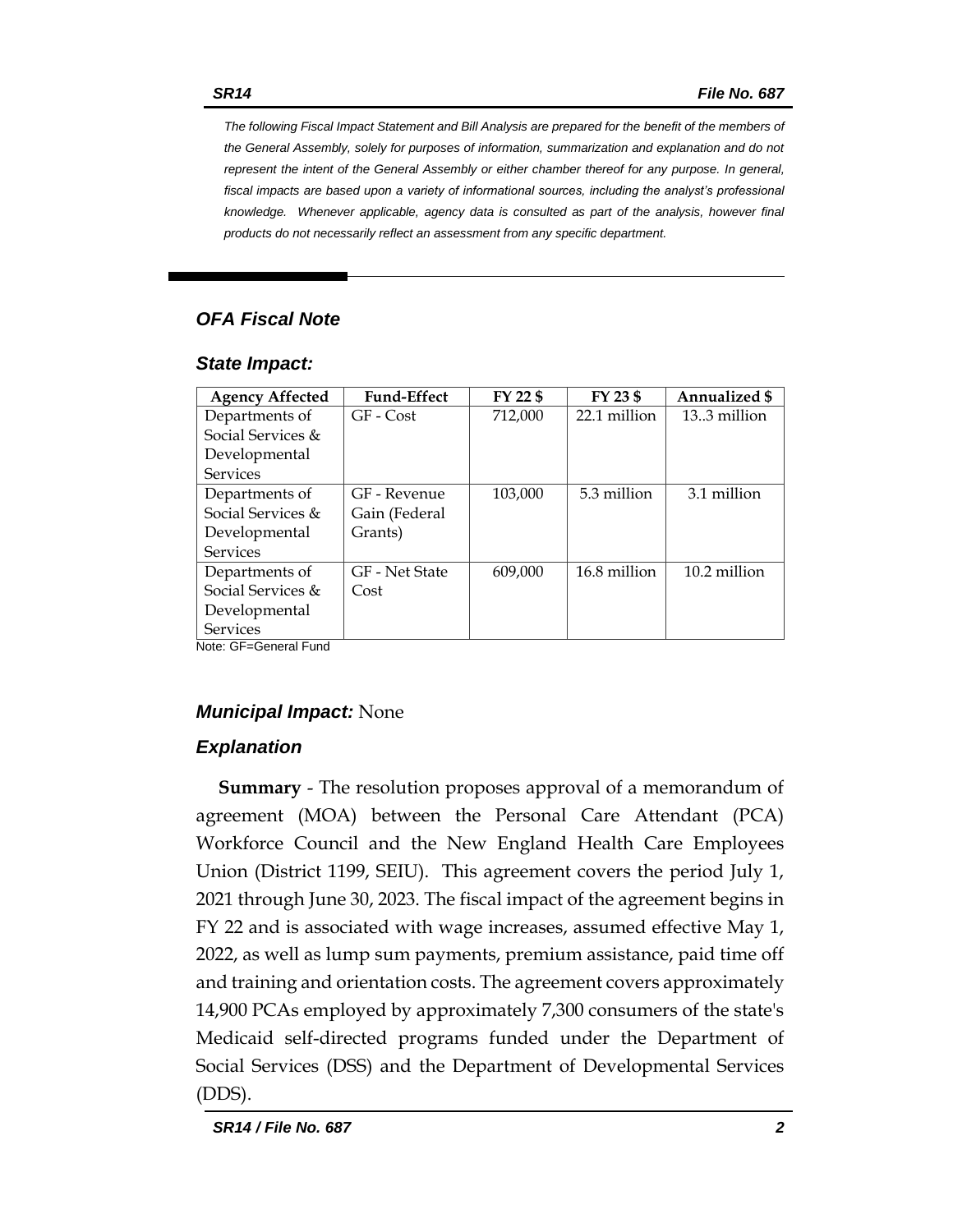The table below summarizes the cost of the agreement's provisions and associated fiscal impact to the state, including: (1) the total gross cost (reflecting both the state and federal share of Medicaid), (2) the total state General Fund cost, (3) the General Fund revenue gain to reflect federal reimbursements for certain Medicaid related expenditures, and (4) the net state impact after considering both General Fund costs and revenues.

| <b>Agreement Provisions</b>      | FY 22 \$ | FY 23 \$   | <b>Annualized \$</b> |
|----------------------------------|----------|------------|----------------------|
| <b>Wages</b>                     | 675,000  | 7,920,000  | 8,250,000            |
| Training & Orientation Fund      | 300,000  | 750,000    | 750,000              |
| Lump Sum Payments                |          | 9,630,000  |                      |
| <b>Premium Assistance</b>        | -        | 15,350,000 | 10,230,000           |
| Paid Time Off                    |          | 2,030,000  | 2,030,000            |
| <b>Total Gross Cost</b>          | 975,000  | 35,680,000 | 21,260,000           |
|                                  |          |            |                      |
| <b>Total General Fund Cost</b>   | 712,000  | 22,090,000 | 13,280,000           |
|                                  |          |            |                      |
| <b>General Fund Revenue Gain</b> | 103,000  | 5,331,000  | 3,130,000            |
|                                  |          |            |                      |
| <b>Net State Cost</b>            | 609,000  | 16,759,000 | 10,150,000           |

#### **Cost of Agreement Provisions**

The provisions of the agreement and associated gross costs are described below.

**Wage Increases** - The agreement provides for wage increases for PCA's supported by DSS and DDS programs, which total \$675,000 in FY 22, \$7,920,000 in FY 23 and \$8,250,000 annualized. The minimum wage and general wage (GWI) percentage increases specified for each employee group in the agreement are outlined below: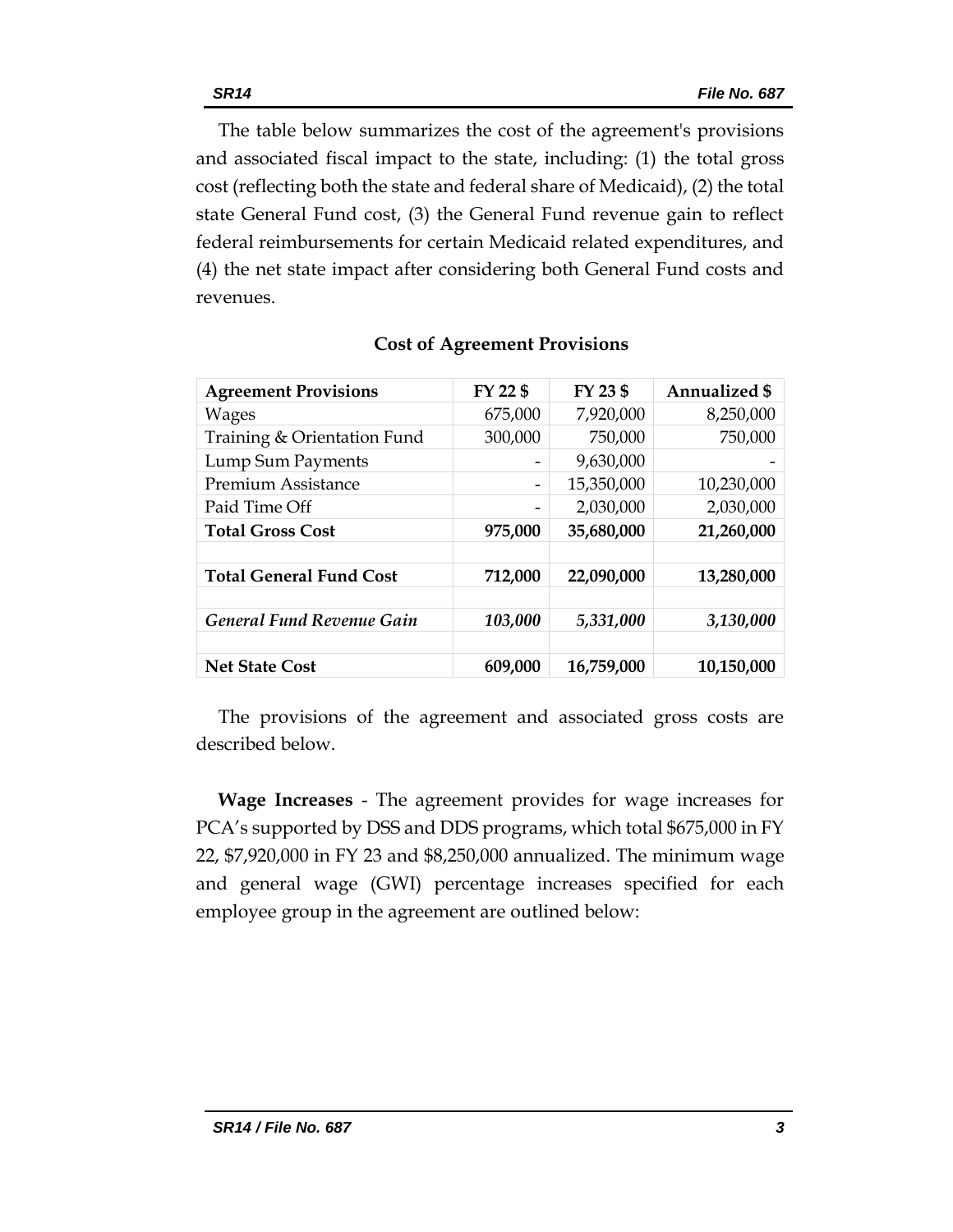|                   |            | Minimum Hourly Wage <sup>1</sup> |                   | <b>GWI</b> |                          |      |
|-------------------|------------|----------------------------------|-------------------|------------|--------------------------|------|
| Effective<br>Date | <b>PCA</b> | Respite $&$<br>Companion         | ILST <sup>2</sup> | Hourly     | Per Diem                 | ILST |
| 5/1/2022          | 17.25      | 16.30                            | 35.20             | 2%         | 4%                       | 2%   |
| 7/1/2022          | 17.75      | 16.72                            | 35.90             | 2%         | 4%                       | 2%   |
| 1/1/2023          | 18.25      | 17.25                            | -                 | -          | $\overline{\phantom{0}}$ |      |

<sup>1</sup>The agreement includes provisions aligning the "sleeper" rate for PCA's with the state minimum wage in lieu of a static amount. This increases the sleeper rate from \$10.10 per hour to \$13 on 5/1/22, \$14 on 7/1/22, and \$15 on 6/1/23. 2 ILST=Independent Living Skills Trainer

**Lump Sum Payments** – The agreement requires that eligible employees receive a lump sum payment equal to six percent of the wages earned during the period beginning April 1, 2021 and ending on March 31, 2022, effective May 1, 2022. This is estimated to result in a onetime cost of \$9.6 million payable in FY 23.

**Premium Assistance** – The agreement requires that qualifying<sup>1</sup> employees receive an amount equal to six percent of their pay on a semiannual basis, up to an annual maximum amount of \$5,000 for healthcare premium assistance. This is estimated to cost up to \$15.4 million in FY 23 (reflecting one FY 22 payment of \$5.1 million and two FY 23 payments totaling \$10.2 million).

**Paid Time Off (PTO)** – The agreement specifies that hourly and 12 hour per diem PCAs will be eligible to accrue PTO at a rate of .025 hours per every hour worked up to a maximum of 40 hours per state fiscal year. New hires are not eligible to use PTO until they have completed three months of employment. This is estimated to result in an annualized cost of \$2 million in FY 23.

**Training and Orientation Fund** - The agreement requires the state to allocate funding to the PCA Training and Orientation Fund was follows: \$300,000 effective May 1, 2022 and \$750,000 effective July 1, 2022 and annually thereafter. The agreement specifies that \$150,000 of the

<sup>1</sup> Employees must provide proof of denial for Husky and Covered Connecticut programs and attest to not having access to any alternate employment or spousal health coverage.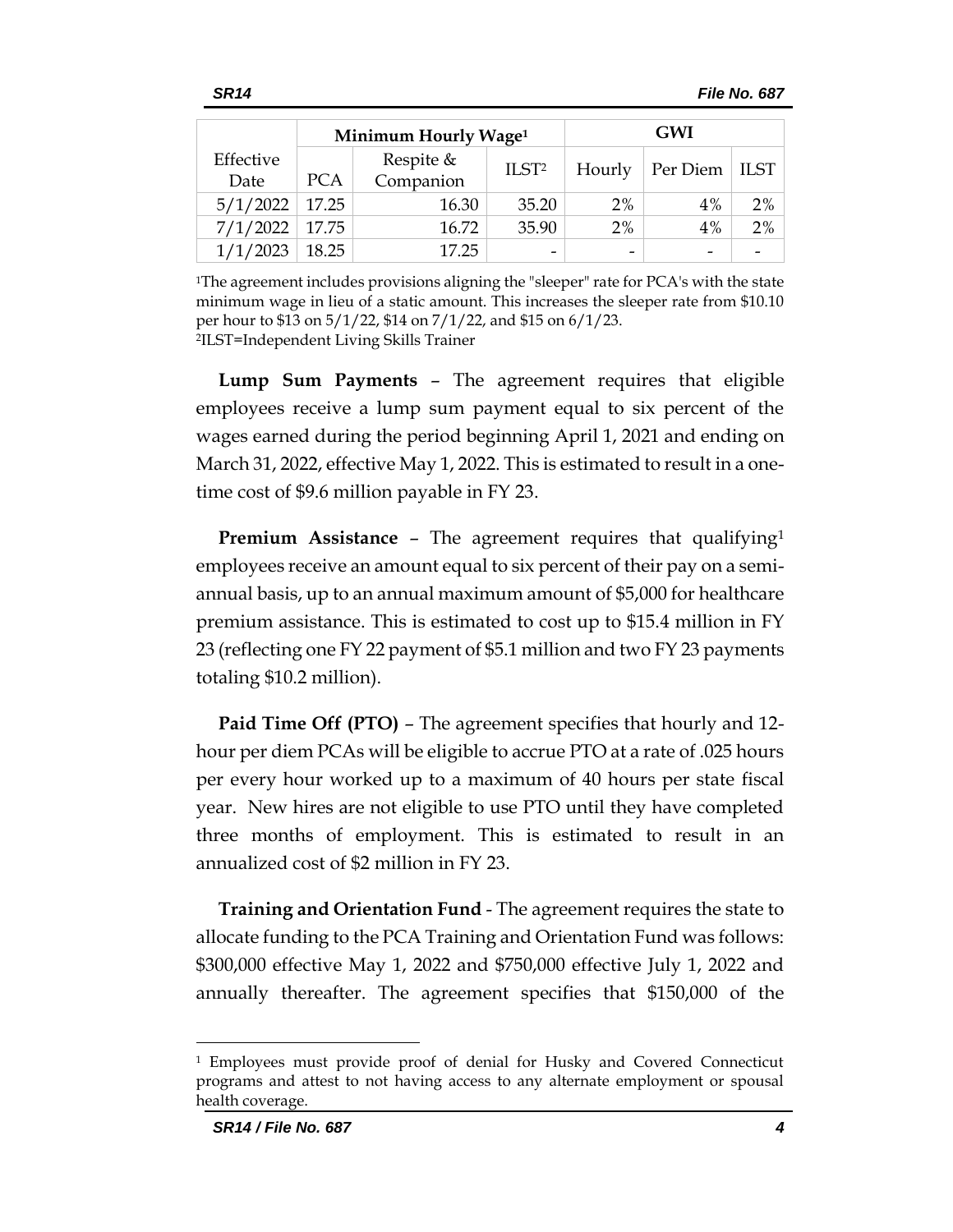funding allocated to the Training and Orientation fund must be used for skills enhancement in FY 23 and annually thereafter. Any unobligated balance at the end of the fiscal year is to revert to the General Fund.

# **General Fund Impact**

The agreement results in a net state cost to the General Fund after factoring in off-setting federal revenue, as detailed below.

The estimated General Fund (GF) net impact associated with this two-year agreement is \$609,000 in FY 22, \$16.8 million in FY 23 and \$10.2 million annualized. The net impact is comprised of (1) expenditures in the Medicaid and Community Residential Services accounts in DSS, the Employment Opportunities and Day Services and Behavioral Services account in the DDS, and (2) off-setting federal grants revenue associated with Medicaid reimbursement for services provided under Community Residential, Employment Opportunities and Day, and Behavioral Services accounts. A summary of the estimated General Fund cost and revenue impact of the contract is provided below.

| Account                               | FY 22 \$ | FY 23 \$   | Annualized \$ |
|---------------------------------------|----------|------------|---------------|
| Medicaid                              | 415,000  | 11,200,000 | 6,791,000     |
| <b>Community Residential Services</b> | 187,000  | 6,861,000  | 4,088,000     |
| Employment & Day Services             | 92,000   | 3,376,000  | 2,012,000     |
| <b>Behavioral Services</b>            | 18,000   | 653,000    | 389,000       |
| <b>Appropriated Account Total</b>     | 712,000  | 22,090,000 | 13,280,000    |
| <b>Federal Grants Revenue</b>         | 103,000  | 5,331,000  | 3,130,000     |
| Net State Impact                      | 609,000  | 16,759,000 | 10,150,000    |

**General Fund Impact of Agreement** 

**Funding Availability** - Funding was not provided in the FY 22 and FY 23 biennial budget for this purpose. However, in FY 22 DSS has an estimated net lapse of \$227 million and DDS has an estimated net lapse of \$3.6 million. Additionally, sHB 5037, the revised FY 23 budget bill, as favorably reported by the Appropriations Committee, appropriated \$23 million for this purpose in the DSS Medicaid account. As the costs associated with the agreement are paid through both DSS and DDS accounts, funding may be transferred through FAC, MOU or other action.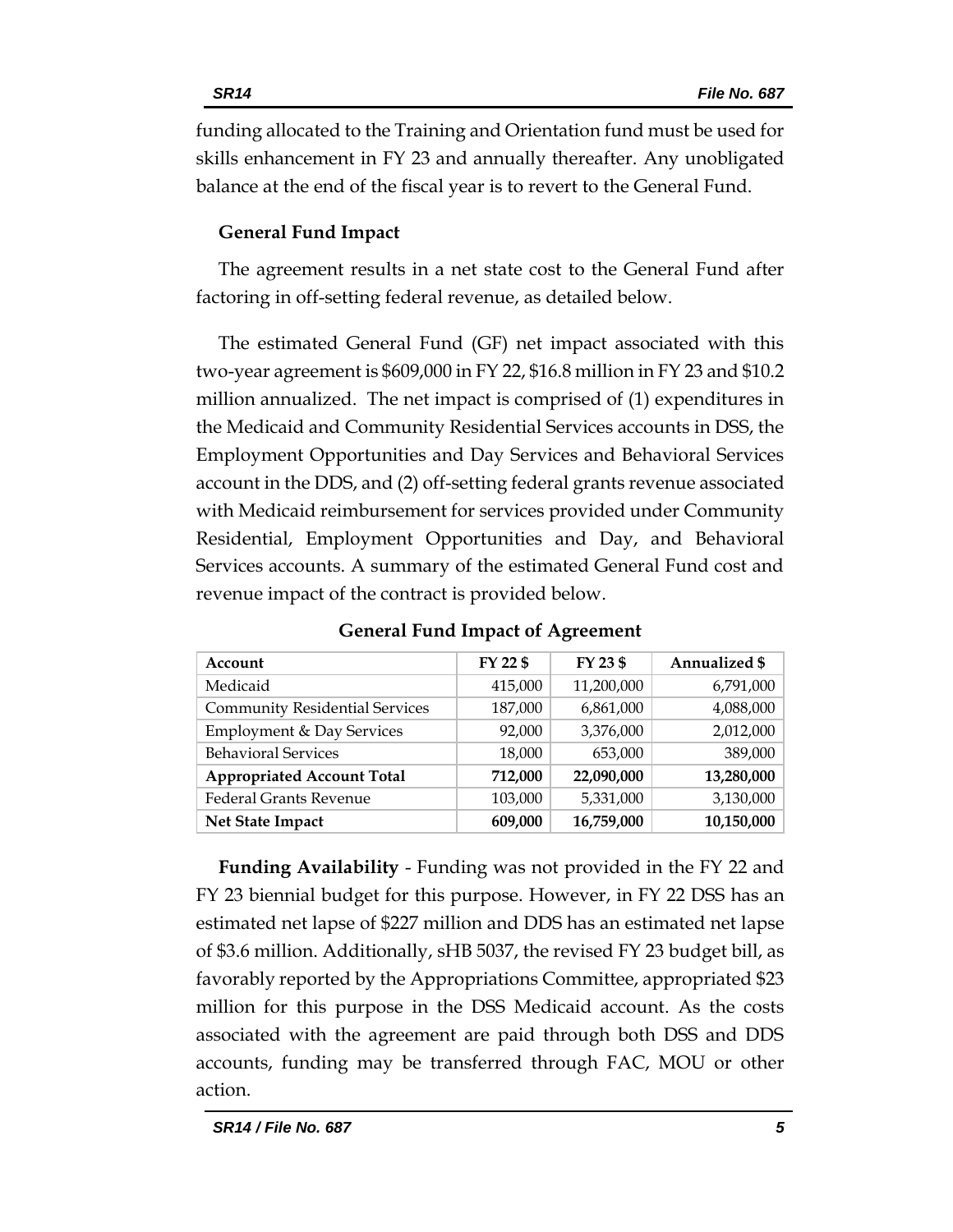# *The Out Years*

The annualized ongoing fiscal impact identified above would continue into the future subject to a successor agreement.